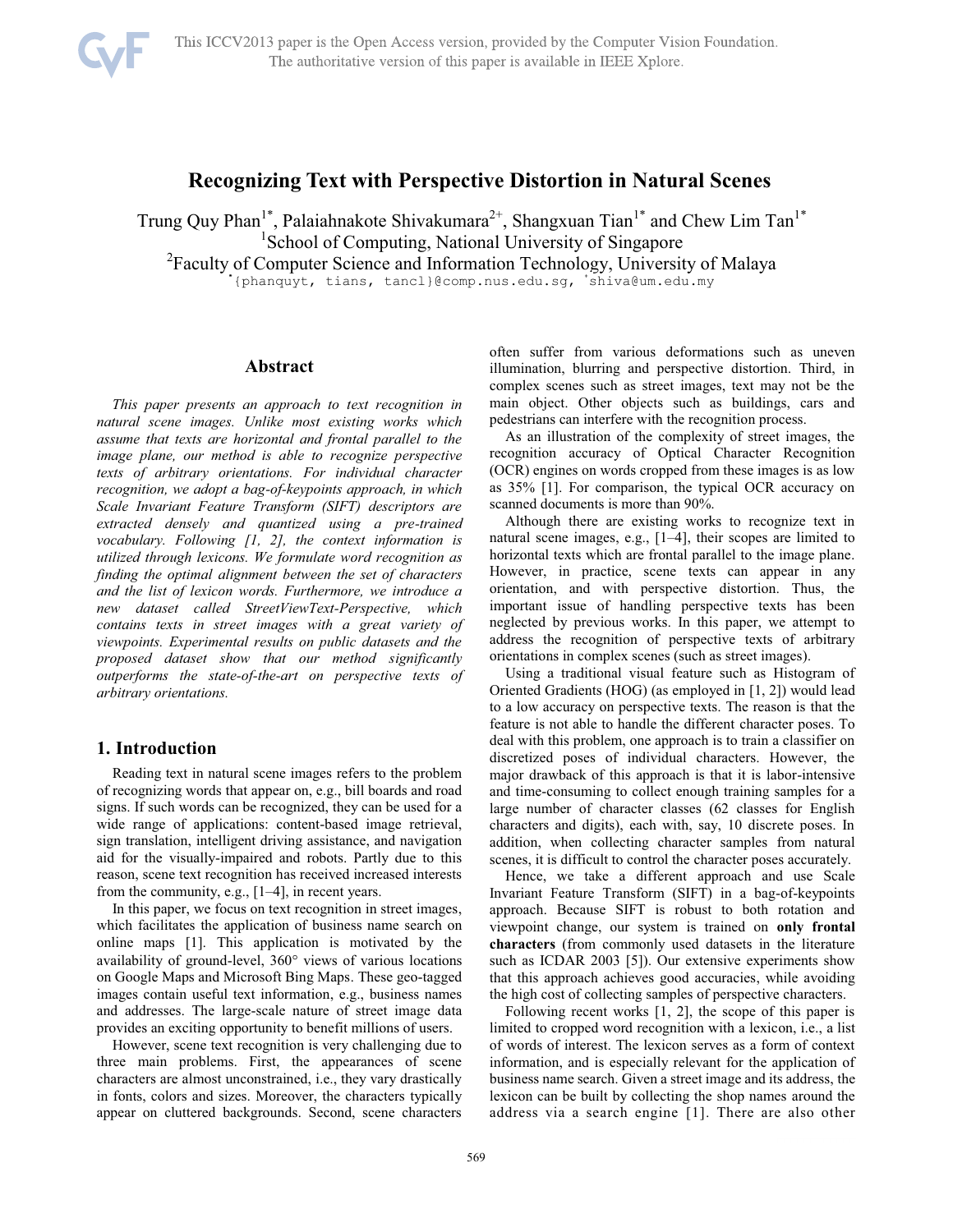

SAKE, YOGA, BAR, …

Figure 1: The problem of cropped word recognition. A "cropped word" refers to the region cropped from the original image based on the word bounding box returned by a text detector, e.g., [10]. Given a cropped word image, the task is to recognize the word using the provided lexicon.

applications where such a lexicon is available. Ballan et al. [6] used a list of soccer players' names for text recognition in sports videos. Graves et al. [7] constructed a list of the most common English words for handwriting recognition. Another example is the list of products in a supermarket, which can be used for the application of aiding the visually-impaired. Figure 1 illustrates the problem setting.

Our contributions are as follows. (1) We present an approach to recognize perspective scene texts of arbitrary orientations. This issue is of great practical importance, but has been neglected by most previous works. (2) Our system is trained on only frontal characters, which drastically reduces the cost of collecting training data. (3) For performance evaluation, we introduce a new dataset called StreetViewText-Perspective, which contains texts in street images with a variety of viewpoints. On this dataset, our method compares favorably to the state-of-the-art.

## **2. Related work**

A comprehensive review of text extraction methods is provided in [8]. In general, there are two main steps: text detection and text recognition. The first step aims to locate the text positions in an image, usually by drawing a bounding box around each word. The typical features used for detection are stroke widths [9, 10], Maximally Stable Extremal Regions (MSER) [11, 12] and HOG [1]. In the second step, the detected words are recognized into text strings. We discuss some of the recent works below.

**Character recognition**. A building block for word recognition is individual character recognition. The typical features used for recognition are HOG [1, 2] and Gabor filters [13]. More recently, unsupervised feature learning has been explored in [14, 15]. However, since these features are not robust to rotation and viewpoint change, they may not work well for perspective characters of arbitrary orientations.

**Frontal word recognition**. Weinman et al. [13] and Smith et al. [3] proposed a novel similarity constraint to force characters which were visually similar to take the same label. However, these methods were only tested on simple sign images where most of the words appeared on plain backgrounds. Wang et al. [1, 16] adopted an object recognition framework for word recognition. These methods require all characters of a word to be correctly recognized and



Figure 2: The flowchart of the proposed method.

thus, they cannot handle cases where one or more characters are occluded. Recent works formulate word recognition as an optimization problem by using Conditional Random Field (CRF) [2, 17], Viterbi alignment [15] and weighted finitestate transducers [4]. However, these works were only tested on frontal texts.

**Perspective text recognition**. One approach is to rectify perspective texts prior to recognition, e.g., [11, 18, 19]. However, these methods rely heavily on the quality of the binarized character shapes. Thus, although they work for texts on plain backgrounds, it is unclear whether they can handle texts with cluttered backgrounds (as in street images). Gandhi et al. [20] rectified perspective texts in image sequences by utilizing the motion information. This method requires camera calibration, and does not work for still images. In a recent work, Li et al. [21] recognized perspective characters without rectification. However, this work only focused on character recognition, and did not address word recognition. The dataset was also limited to simple sign images. Therefore, despite its importance, the recognition of perspective texts has not been adequately addressed.

### **3. Character detection and recognition**

An overview of our approach to perspective text recognition is shown in Figure 2. We describe the detection and recognition of characters below. The optimized alignment of the recognized characters with the lexicon will be discussed in the next section.

## **3.1. Detection of character candidates**

In the first step, we use MSERs [22] to detect the potential character locations in a cropped word image (hereafter referred to as *character candidates*). The main idea of MSER is to identify regions which remain stable over a range of thresholds on the intensity values. It has been shown that scene characters can be extracted as MSERs [11, 12]. MSERs are also robust to viewpoint change [23]. Hence, they are suitable for perspective characters.

However, not all the extracted MSERs from a cropped word correspond to characters. Thus, we classify them into text MSERs and non-text MSERs using four features: the relative height, the aspect ratio, the number of holes and the number of horizontal crossings [11, 12]. The text MSERs are retained while the non-text MSERs are discarded.

In [11, 12], the text MSERs were directly used for text detection. However, in this paper, we use the MSER bounding boxes instead. The reason is that although MSERs provide a useful initial segmentation of the characters, they do not always correspond to the whole characters. Figure 3 shows an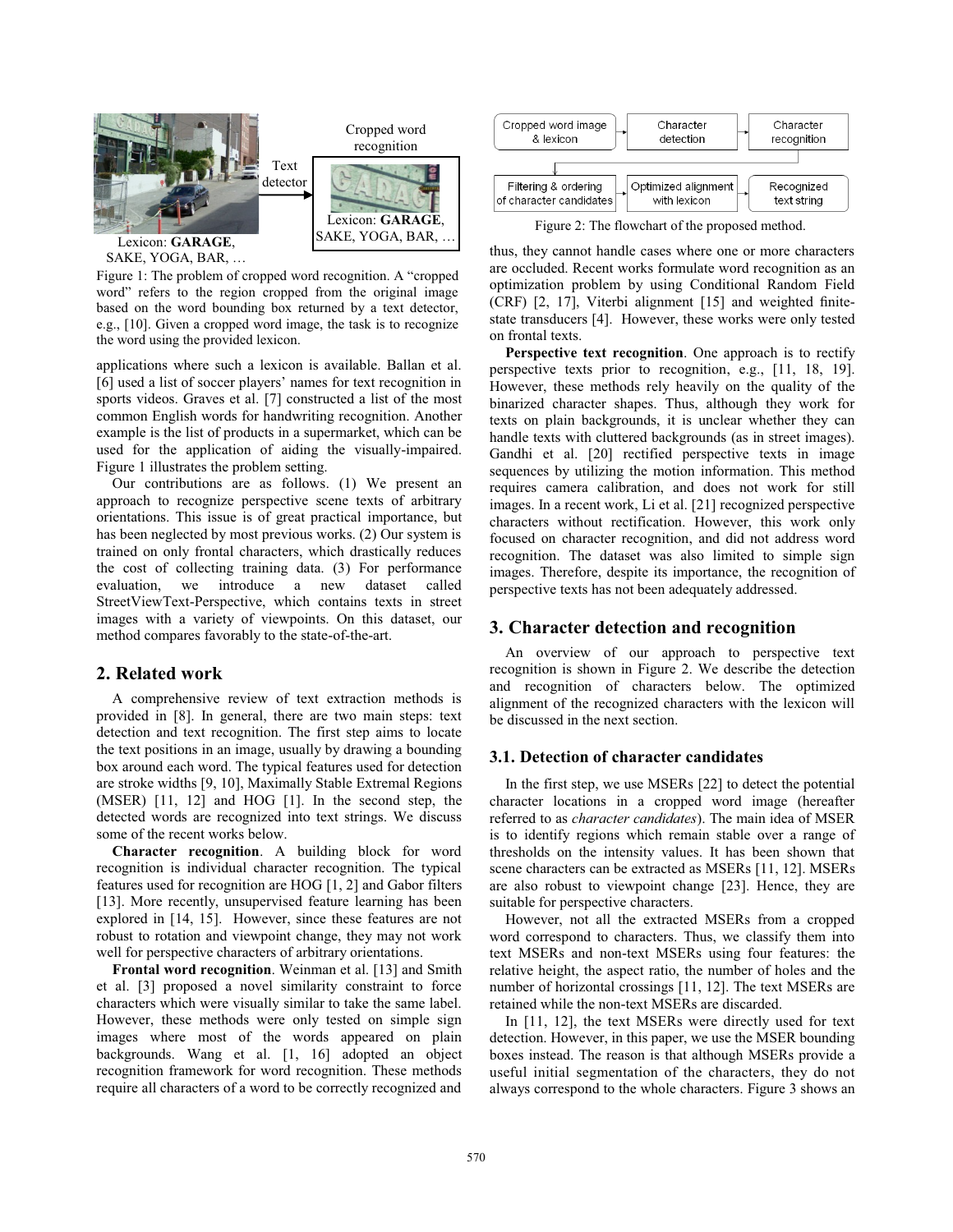

(c) Character candidates based on MSER bounding boxes Figure 3: Character detection based on MSERs. For better illustration, only the non-overlapping MSERs are shown in (b). The handling of overlapping MSERs will be discussed later.

example where the MSERs corresponding to 'E' and 'S' have incomplete shapes. Therefore, using the MSER bounding boxes as character candidates helps to recover some of the missing parts (if any) of the characters.

#### **3.2. Estimation of character probabilities**

For each character candidate detected in the previous section, we need to estimate the probability that it takes character label  $l_u$ . In this paper, we focus on English characters:  $l_u \in L$  where  $L = \{A, ..., Z, a, ..., z, 0, ..., 9\}.$ Formally, we would like to estimate  $P(l_u|c_i)$ , the probability that  $c_i$ , the *i*<sup>th</sup> character candidate, takes label  $l_u$ .

As mentioned before, our goal is to train the system on only frontal characters (to reduce the cost of collecting training data). This requires the features extracted from the character candidates to be robust to rotation and viewpoint change. Thus, we propose to use SIFT. SIFT has been explored for text recognition in [24, 25] and for word spotting in [26, 27]. The first two works extracted the descriptors only at sparse interest points, which is not sufficient for perspective characters (to be explained later). The last two works were only tested on frontal scanned document images. In contrast, we adopt dense SIFT (which was used for scene classification in [28]) for perspective character recognition.

More specifically, the patch inside a character candidate is normalized to a fixed size of  $48 \times 48$ . We use a grid with spacing of 2 pixels. At each grid point, we extract SIFT descriptors at multiple scales. Note that only the locations and the scales are fixed. The dominant gradient directions of the descriptors may vary across different grid points, as well as across different scales at the same grid point. (In the literature, the term "dense SIFT" sometimes refers to an extraction scheme where the orientations of the dense interest points are fixed. However, we allow them to vary to ensure the rotation-invariance of the descriptors.)

The rationale for using dense SIFT is that it provides more information to discriminate among a large number of classes (62 character classes). With the original SIFT, the descriptors are only extracted at sparse interest points. However, scene characters typically suffer from deformations, e.g., blurring and uneven illumination, which reduce the number of detected interest points. More importantly, instances of the same class often suffer from different types of deformations. Thus, the sets of detected interest points are not consistent, which negatively affects the matching of the descriptors. Figure 4 shows that using dense SIFT helps to overcome the above problems.



normal SIFT dense SIFT

Figure 4: Using normal SIFT leads to few descriptor matches. In contrast, dense SIFT provides more information for character recognition. The left image in each pair is from the training set while the right one is from the test set. Note the fact that the right one is a rotated character. For better illustration, in (b), we only show one scale at each point. (Best viewed in color.)

Moreover, instead of matching the descriptors directly, we use a bag-of-keypoints approach [29]. By ignoring the spatial information of the keypoints, this approach allows for more distortion between the training and the testing samples. Kmeans clustering is used to build a vocabulary of 3,000 visual words from a random subset of (dense) SIFT descriptors extracted from training samples. (Section 6.4 shows how the recognition accuracy varies with respect to the vocabulary size.) With this vocabulary, the descriptors of a character candidate are assigned to the nearest clusters. The feature representation then becomes a histogram which counts the number of descriptors belonging to each visual cluster. We use a standard SVM package [30] with Histogram Intersection Kernel [31] to estimate  $P(l_u|c_i) \in [0,1]$ . (The training and the testing data are described in Section 6.)

The fact that our method recognizes perspective characters directly is an advantage over methods which rely on rectification such as [11, 19]. The rectification process is error-prone due to the challenges of scene characters, including blurring and cluttered backgrounds.

### **3.3. Non-maximal suppression**

Since multiple MSERs may be detected for the same character [12], we perform non-maximal suppression on the set of character candidates. A character candidate is suppressed if it has a significant overlap with another character candidate and the latter has a higher confidence. The overlap ratio is calculated based on the two MSER areas. The confidence of a character candidate is defined as the maximum character probability:

$$
Confidence(c_i) = \frac{max}{l_u \in L} P(l_u|c_i)
$$
 (1)

After suppression, the remaining character candidates are fed into the next step for word recognition.

MSER and SIFT have been used separately for character detection and character recognition in previous works.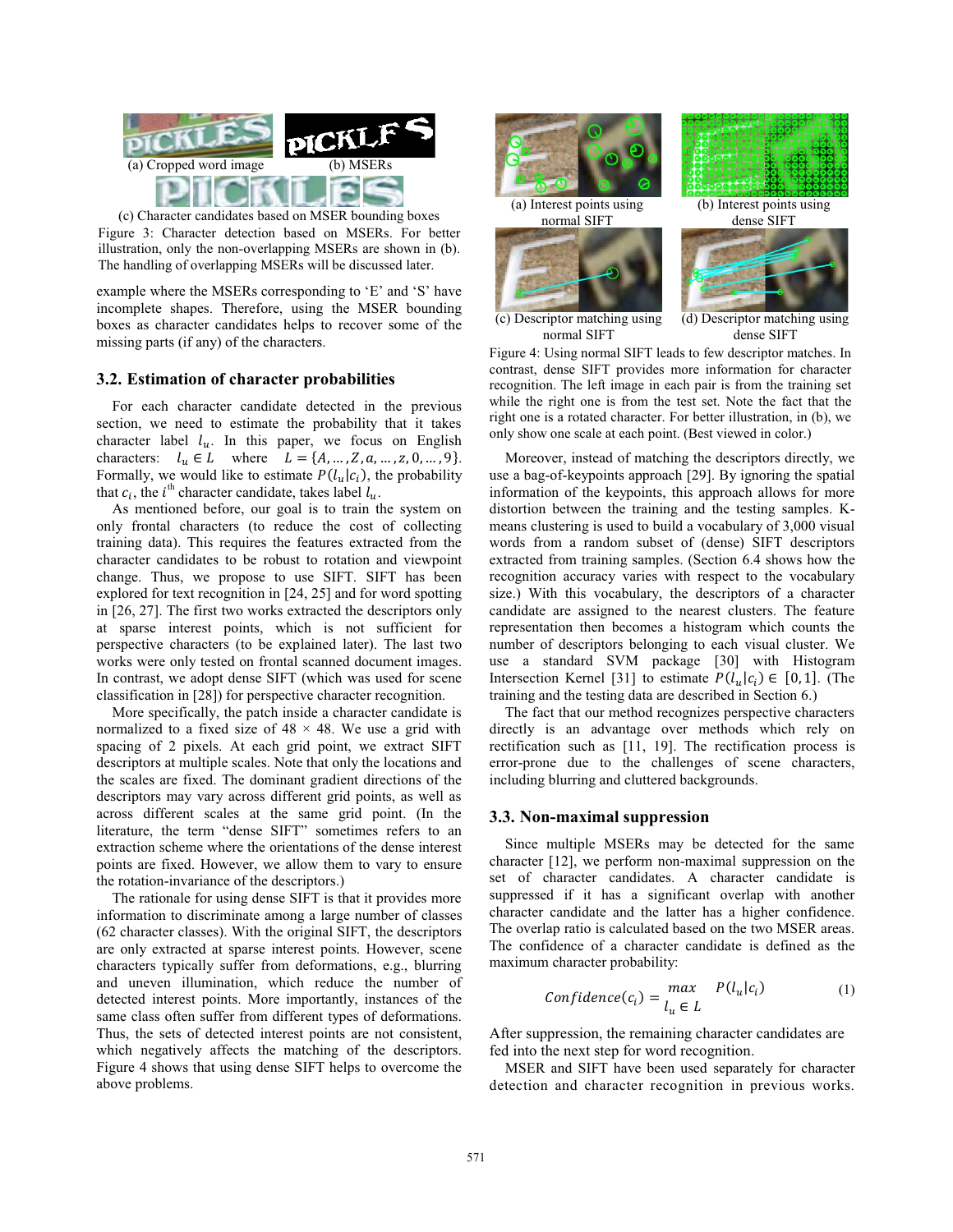

Figure 5: A sample alignment between a set of 6 character candidates (shown in yellow) and the word "PIONEER". The top row shows the value of the alignment vector (of length 6).

However, to the best of our knowledge, this paper is the first attempt to combine them in a coherent way to recognize perspective characters while using only frontal training data.

#### **4. Word recognition**

The recognition of perspective texts of arbitrary orientations is much more difficult than that of frontal, horizontal texts due to additional challenges. With arbitrary orientation, it is difficult to distinguish characters such as '6' and '9', and 'u' and 'n', unless there is context information. Furthermore, some characters may be hard to read (due to severe distortions) or even occluded. To deal with these problems, we use a lexicon as the context information. We formulate word recognition as finding the optimal alignment between the character candidates and the lexicon words.

Let *W* denote the lexicon of an image. Let  $C = \{c_1, ..., c_n\}$ be the set of character candidates. Each character candidate can take a label from  $L \cup \{\varepsilon\}$ , where  $L = \{A, ..., Z, a, ..., z, 0, ..., 9\}$  and  $\varepsilon$  is the empty label. Let  $a_w$ denote an alignment vector of C to a word  $w \in W$ .  $a_w(i) = k$  $(k > 0)$  represents that  $c_i$  is aligned with  $w(k)$ , the  $k^{\text{th}}$ character of string w.  $a_w(i) = 0$  indicates that  $c_i$  takes the empty label.

For example, in Figure 5,  $a_{\text{PIONEER}}(6) = 7$  indicates that  $c_6$  is aligned with the 7<sup>th</sup> character ('R').  $a_{\text{PIONEER}}(1) = 0$ and  $a_{\text{plOMFER}}(3) = 0$  because  $c_1$  and  $c_3$  take the empty label. Note that for this image, some of the characters are missed ('N') or partially detected ('P' and 'O'). However, the alignment vector still allows for a flexible matching.

We also define  $\text{AlignScore}(a_w)$  to be the alignment score, which measures how well the labels of the character candidates match the word  $w$  (to be explained more later). The optimal word  $w^*$  can then be found as follows:

$$
w^* = \begin{cases} argmax & \text{MaxWordScore}(w) \\ w \in W \end{cases} \tag{2}
$$

where

$$
MaxWordScore(w) = \begin{cases} max & \text{AlignScore}(a_w) \\ a_w \in A_w \end{cases} (3)
$$

 $A_w$  denotes the set of all the possible alignments between the character candidates and word w.

Intuitively, Equations (2) and (3) mean that for each word in the lexicon, we compute its maximum alignment score. Then, among all the lexicon words, the one with the highest maximum alignment score is returned as the optimal word.

## **4.1. Ordering of character candidates**

Our alignment algorithm requires the character candidates to be ordered into a sequence. For simplicity, we assume that text is written from left to right or from top to bottom. If a word is nearer to the horizontal orientation, the character candidates are ordered by the x-coordinates. Otherwise, they are ordered by the y-coordinates. A word is classified as either nearer to the horizontal orientation or nearer to the vertical orientation based on the angle of the major axis of its bounding quadrilateral. (For perspective words, we use quadrilaterals to mark the word locations (Section 5).)

#### **4.2. Alignment score**

As mentioned before, the alignment score measures how well the labels of the character candidates match a word. It is computed based on the individual scores of the character candidates. Let  $Score(c_i, l_u)$  be the score of assigning label  $l_u$  to character candidate  $c_i$ :

$$
Score(c_i, l_u) = \begin{cases} P(l_u|c_i), & if l_u \neq \varepsilon \\ 1 - Confidence(c_i), & if l_u = \varepsilon \end{cases}
$$
(4)

If a character candidate takes a non-empty label, we directly use the corresponding SVM probability. Otherwise, if it takes the empty label, we use a penalty score (inspired by [2]). The purpose of the penalty score is to discourage character candidates with high confidence from taking the empty label.

The alignment score of the whole word is the sum of the individual scores of the character candidates:

$$
AlignScore(a_w) = \sum_{i=1}^{n} Score\left(c_i, w(a_w(i))\right) \tag{5}
$$

Recall that  $a_w(i)$  is the index of string w that  $c_i$  is aligned to. Thus,  $w(a_w(i)) \in L$  is the label assigned to  $c_i$ .

### **4.3. Optimized alignment algorithm**

Equation (2) is implemented by looping through the words in the lexicon. For each word  $w$ , we need to compute  $MaxWordScore(w)$  (Equation (3)). The rest of this section describes our optimized alignment algorithm for doing this. Since  $w$  is fixed in Equation (3), we drop  $w$  in some of the below notations for clarity.

Let  $F(c_i, p)$  be the optimal alignment score of character candidates  $c_i, c_{i+1}, \ldots, c_n$ , with  $c_i$  aligned at index p of w. F can be computed using dynamic programming. The initialization is as follows:

**for** 
$$
i = n
$$
 down to 1  
\n**for**  $p = len(w)$  down to 1  
\n $F(c_i, p) = Score(c_i, w(p)) + \sum_{k=i+1}^{n} Score(c_k, \varepsilon)$  (6)  
\n**end for**

Intuitively, Equation (6) means that only  $c_i$  is assigned a nonempty label while  $c_{i+1}, \ldots, c_n$  are assigned the empty label. Hence, we use the score of  $c_i$  and add the penalty scores of  $c_{i+1}, \ldots, c_n$ . After that, we update F backwards: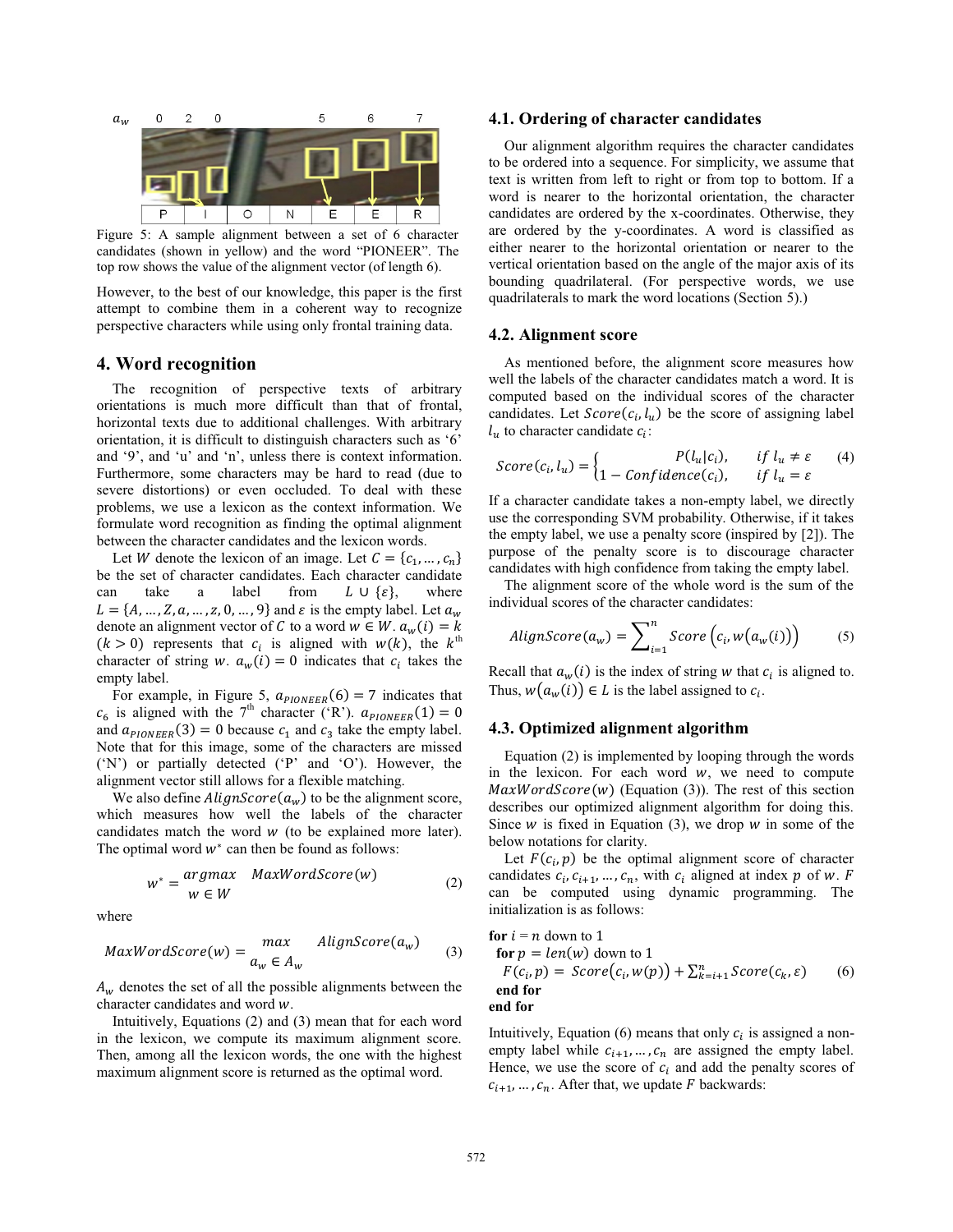**for**  $i = n$  down to 1 **for**  $p = len(w)$  down to 1

$$
\text{if } F(c_i, p) < \max \left( \frac{F(c_j, q) + \sum_{k=i+1}^{j-1} Score(c_k, \varepsilon)}{+ Score(c_i, w(p))} \right) \tag{7}
$$
\n
$$
j, q
$$
\n
$$
\text{update } F(c_i, p) \text{ to } \max \quad (.)
$$
\n
$$
j, q
$$

 **end if end for end for**

where  $j \in [i + 1, n]$  and  $q \in [p + 1, len(w)]$ .  $c_j$  can be thought of as the first character candidate with a non-empty label after  $c_i$ . Intuitively, the right hand side (RHS) of Equation (7) means that we loop through the combinations of  $i$  and  $q$ . For each combination of  $j$  and  $q$ :

- We use  $F(c_i, q)$ , the optimal alignment score for  $c_i, \ldots, c_n$ , as the starting point. (Note that because we compute F backwards,  $F(c_i, q)$  has already been computed, and thus we can use its value.)
- We then add the penalty scores of assigning the empty label to  $c_{i+1}, \ldots, c_{j-1}$ .
- Finally, we add the score of  $c_i$ .

After we have looped through all the combinations of  $j$  and  $q$ , if the RHS of Equation (7) is greater than the initialized value of  $F(c_i, p)$  (in Equation (6)), we update the value of the latter to the former.

In our implementation, to reduce the computational time, we restrict the range of p based on  $c_i$ 's relative position in the image. For example, if  $c_i$  is near the left boundary of the image,  $p$ 's range can be restricted to only the first few indices of  $w$ .  $q$ 's range can also be restricted in a similar way.

When all  $F$ 's have been computed,  $MaxWordScore(w)$ in Equation (3) is obtained by:

$$
MaxWordScore(w)
$$
  
= 
$$
\begin{aligned} max \quad & \left(F(c_i, p) + \sum_{k=1}^{i-1} Score(c_k, \varepsilon)\right) \\ & i, p \end{aligned} \tag{8}
$$

The intuition of Equation (8) is that we loop through the combinations of i and p. For each combination of i and p.  $c_i$ acts as the first character candidate with a non-empty label (among all the detected character candidates). Hence, we use the score of  $c_i$  and add the penalty scores of  $c_1, \ldots, c_{i-1}$ .

Our optimized alignment algorithm has a few advantages over existing works. First, it explicitly allows the empty label, and thus is able to handle cases where one or more characters are missed or occluded. This is an advantage over [1], which does not allow skipping characters. Second, many methods, e.g., [1, 4], require normalization for word length to avoid bias towards shorter words. In contrast, because the magnitude of our alignment score depends on the number of character candidates (and not on the lexicon word length), no normalization is required.

## **5. StreetViewText-Perspective dataset**

Most of the standard datasets for scene text recognition, e.g., [1, 5, 13, 17, 32], are limited to frontal texts. For example, the annotators of the Street View Text (SVT) dataset were instructed to "minimize skew" when choosing the angles of texts [1]. Recently, there are more challenging datasets: NEOCR [33] and MSRA-TD500 [10], which include texts of arbitrary orientations and perspective texts. However, these two datasets are still not ideal for evaluating perspective text recognition for two reasons. First, because they are not specifically designed for perspective texts, many of the words in these datasets are still frontal. Second, in practice, we often have the context information, e.g., the GPS location and the address, of the image, which can be used to improve text recognition. However, this information has been discarded in these datasets.

Hence, although we do include MSRA-TD500 in our experiments, we also introduce a new dataset called StreetViewText-Perspective  $(SVT\text{-}Perspective)^1$ , which is specifically designed for evaluating perspective text recognition. It also preserves the address, i.e., the context information, of the input images. Our dataset is built based on the original SVT dataset [1] for two reasons. (SVT is a public dataset that contains images taken from Google Street View with frontal texts of shop names, street names, etc.)

First, we would like to reuse the lexicons in SVT, which were collected by Amazon Mechanical Turk workers. As a consequence, our dataset contains images taken at the same addresses on Google Street View. However, instead of choosing the frontal texts, we intentionally picked side-view angles such that texts are still readable to humans. The lexicon of each image was taken to be the same as that of the corresponding SVT image. Second, as our images were taken at the same locations, they allow for a meaningful analysis of the degradation in performance between frontal and perspective texts.

For each image in our dataset, the words were manually annotated using quadrilaterals. Similar to SVT, we only annotated the words that were present in the image-specific lexicons. Figure 6 shows a comparison of an image from SVT and an image from SVT-Perspective.

Our dataset contains 238 images, which correspond to the images in the SVT test set. The number of cropped words is 639. The words are of a variety of viewpoints and orientations. Their heights vary from 9 to 330 pixels.

#### **6. Experimental results**

We performed experiments on perspective texts, texts of arbitrary orientations and frontal texts. For the first class of texts, we used our own dataset for reasons explained in the previous section. For the second class of texts, we picked MSRA-TD500 [10] because it is a very recent dataset that is specifically designed for texts of arbitrary orientations. (Note that in terms of size, NEOCR [33] is larger than MSRA-TD500. However, it also contains more languages. The

<sup>1</sup> Available at http://www.comp.nus.edu.sg/~phanquyt/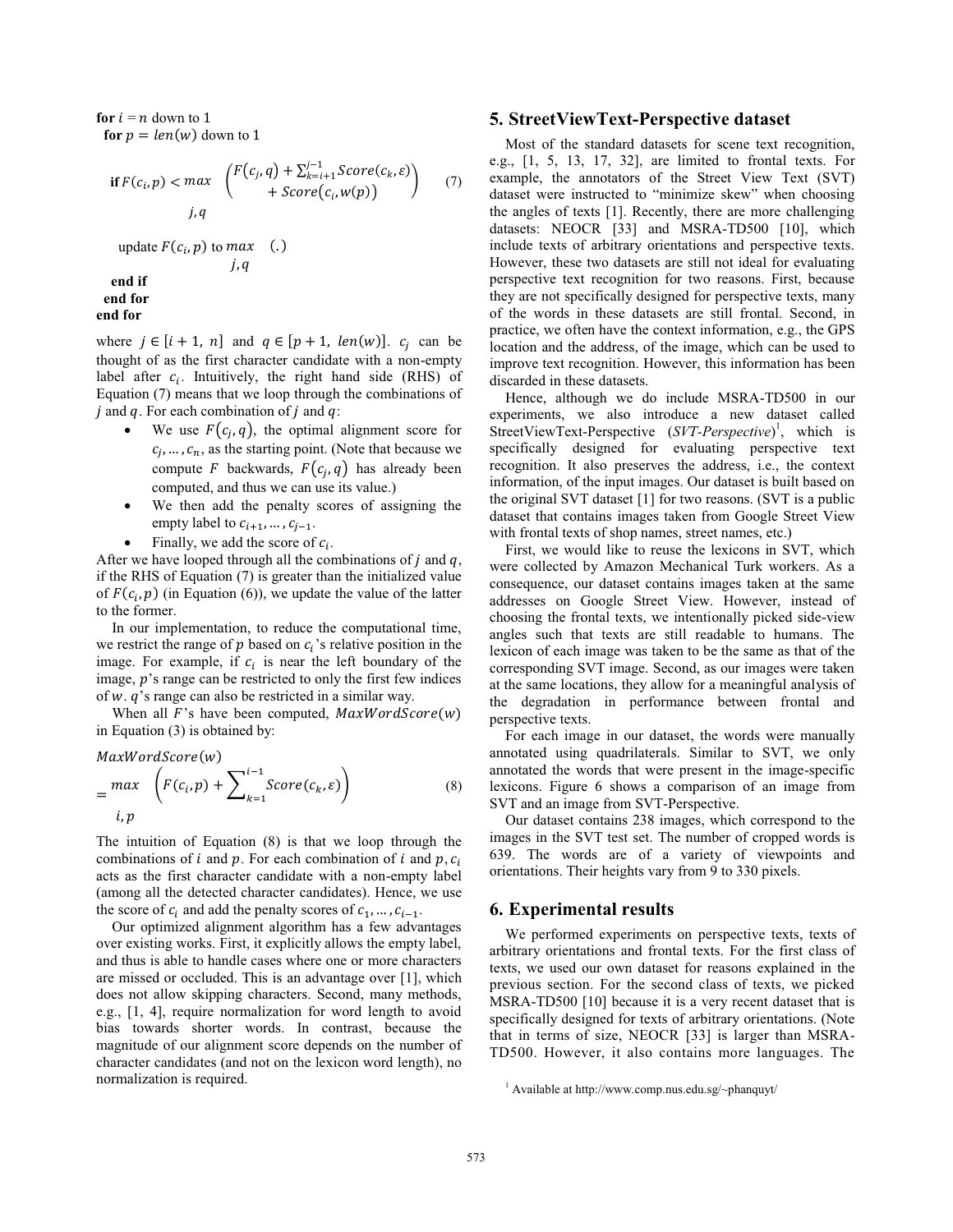



Lexicon: **PICKLES**, **PUB**, HOTEL, INN, …

Lexicon: **PICKLES**, **PUB**, HOTEL, INN, … (a) SVT image (b) SVT-Perspective image

Figure 6: An image from SVT and the corresponding image from SVT-Perspective. Both images are taken at the same address, and thus have the same lexicon. In (b), the bounding quadrilaterals are shown in black for "PICKLES" and "PUB".

English subsets of these two datasets, which are our focus in this paper, are comparable in size [10, 33].) For the third and final class of texts, among the various datasets that have been used in the literature [13, 17, 32], we chose ICDAR 2003 [5] and SVT [1] because they are the most widely used datasets with many reported results.

MSRA-TD500 only contains annotations at the text line level. Thus, to evaluate word recognition, we manually added word-level annotations<sup>2</sup> for the English words in this dataset (denoted as *MSRA-TD500-Word*).

For ICDAR 2003, we used the benchmarks for character recognition (*ICDAR-Char*) and word recognition (*ICDAR-Word*). For SVT, we used both the original word-level annotations (*SVT-Word*) and the character-level annotations provided in [2] (*SVT-Char*).

Due to the large number of visual words used (Section 3.2), we need to collect enough data to train the character classifier. We used samples from ICDAR-Char (only the training subset) and two other public datasets for frontal texts: Weinman's dataset [13] and Chars74k [32] (only the English subset). In total, we had 19,800 training samples. This training set was used for all the experiments in this section.

### **6.1. Experiment on perspective texts**

In this experiment, we used our SVT-Perspective dataset for evaluation. We obtained the source codes of [1] and [15] from the authors' websites. We also re-implemented [2] following the descriptions in the paper, and included ABBYY FineReader 9.0 [34], a commercial OCR engine, in the comparative study. We used the same experimental settings as [1, 2]. In particular, words with less than 3 characters or containing non-alphanumeric characters were ignored.

The second column of Table 1 shows that our method significantly outperformed the other methods. The increase in accuracy from  $45.7\%$  (of [2]) to  $62.3\%$  (of our method) represents a relative improvement of 36%. In Figure 10 (on the last page), our method recognized the words correctly despite the blurring, occlusion and large variation in text appearance. (Due to space constraint, additional results are given in Figure 11 in supplementary material.)

Table 1. Recognition accuracy on perspective words (in %)

| Method               | <b>SVT-Perspective-</b><br>Word | <b>SVT-Perspective-</b><br>Word (Full) |  |  |
|----------------------|---------------------------------|----------------------------------------|--|--|
| FineReader 9.0 [34]  | 16.9                            | 9.7                                    |  |  |
| K. Wang et al. $[1]$ | 40.5                            | 26.1                                   |  |  |
| Mishra et al. [2]    | 45.7                            | 24.7                                   |  |  |
| T. Wang et al. [15]  | 40.2                            | 32.4                                   |  |  |
| Our method           | 62.3                            | 42.2.                                  |  |  |

Table 2. Accuracy on words of arbitrary orientations (in %)

| Method                | MSRA-TD500-Word (Full) |
|-----------------------|------------------------|
| FineReader 9.0 [34]   | 23.2                   |
| K. Wang et al. $[1]$  | 44.5                   |
| Mishra et al. [2]     | 27.8                   |
| T. Wang et al. $[15]$ | 20.8                   |
| Our method            | 58.4                   |



Figure 7: Sample recognition results of our method for words of arbitrary orientations.

These results demonstrate the advantage of using dense SIFT to recognize perspective texts of arbitrary orientations. Our optimized alignment algorithm also contributes to the handling of characters that are occluded or hard to read. Moreover, we have shown that using **only frontal characters** for training is a sensible and realistic approach because it avoids the cost of collecting perspective character samples.

We would like to emphasize that our training data did **not** contain any samples from SVT. The data came from other datasets, as aforementioned. Thus, the successful recognition of the perspective words is due to the generalization power of dense SIFT and SVM (and **not** because of the similarity between SVT and SVT-Perspective).

We also analyzed how the recognition accuracy varied with the lexicon size. Intuitively, a larger lexicon makes it more difficult to recognize a word, especially if there are several similar words in the lexicon. In addition to the original lexicon size (of around 50 words per image), we used another lexicon size denoted as *Full*. This lexicon contained 377 words (an increase of 7.5 times in size) and was constructed by putting all the ground truth words in the test set into a list (following the procedure in [1]). The third column of Table 1 shows that even when a larger lexicon was used, our method still achieved the best accuracy.

#### **6.2. Experiment on texts of arbitrary orientations**

In this experiment, we ran the same set of methods on MSRA-TD500-Word. Since this dataset does not have lexicons, we constructed a *Full* lexicon of 395 words in a similar way as in the previous section. Table 2 shows that our method also significantly outperformed the other methods on this dataset. The increase in accuracy from 44.5% (of [1]) to 58.4% (of our method) represents a relative improvement of 31%. Figure 7 shows sample results of our method.

<sup>2</sup> Available at http://www.comp.nus.edu.sg/~phanquyt/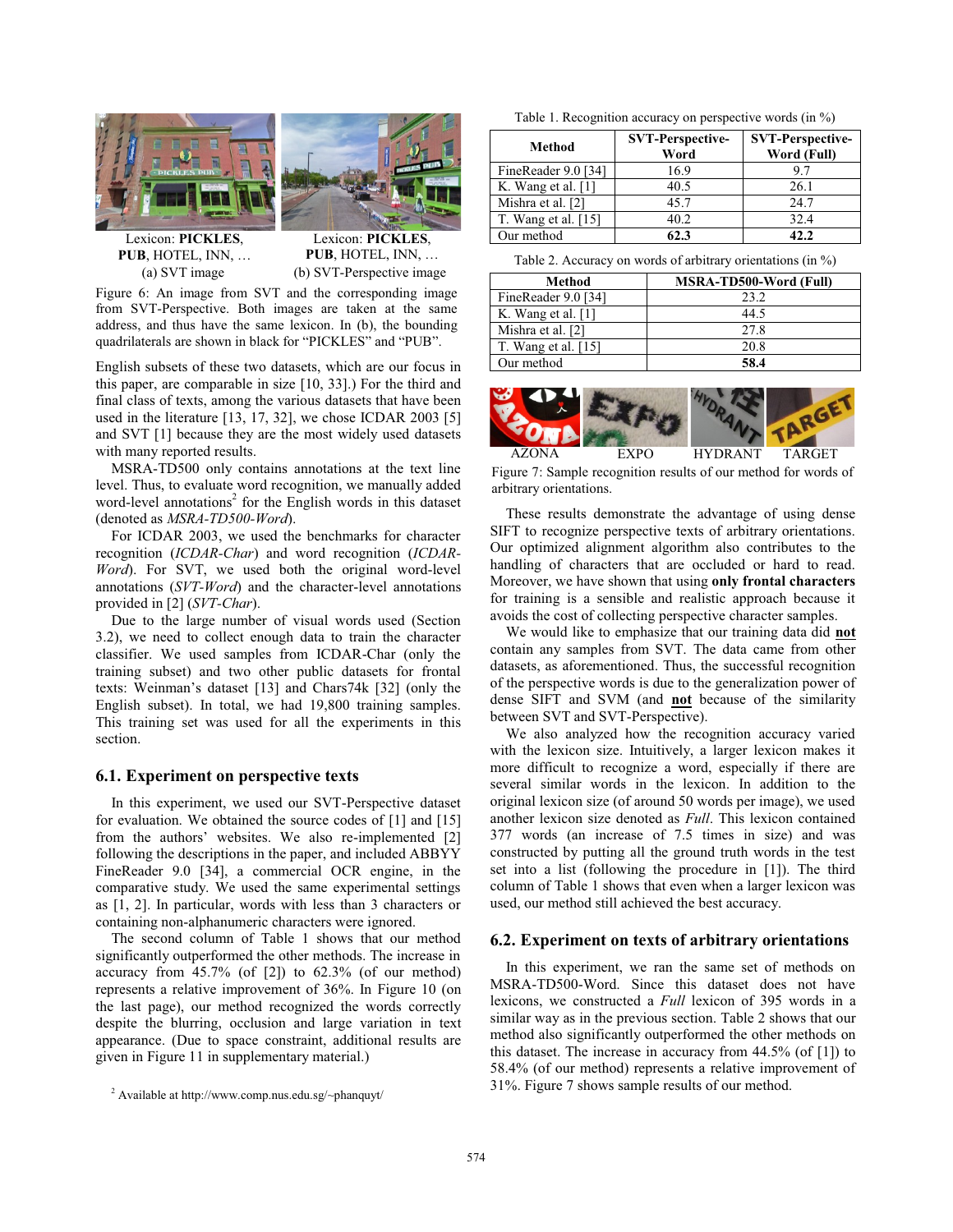

(a) Success cases (b) Failure cases

Figure 8: Sample character recognition results of our method. In (a), the characters were correctly recognized despite the strong highlight, small occlusion, similar text and background colors, and rotation. In (b), the characters were wrongly recognized due to low resolution, strong shadow and rotation invariance. The last character was recognized as '6'.



Figure 9: Sample results of our method for frontal words. It was able to recognize the words under challenging scenarios: transparent text, occlusion, fancy font, similar text and background colors and strong highlight.

We are the first to report the recognition accuracy on MSRA-TD500, a very recent public dataset for text of arbitrary orientations. The fact that our method performed well on both SVT-Perspective and MSRA-TD500 demonstrates its advantage over existing methods.

### **6.3. Experiment on frontal texts**

In the previous sections, we do not evaluate cropped character recognition because SVT-Perspective and MSRA-TD500 do not have character-level annotations. In contrast, ICDAR and SVT do have annotations at the character level. Thus, we compared the character recognition accuracy (using 62 classes) on cropped character images. We have also included the results reported by other recent works.

Table 3 shows that on SVT-Char, our method achieved the state-of-the-art accuracy of 67.0%. The previous best known result on this dataset was 61.9% [2].

On ICDAR-Char, our method outperformed [1]. Although its accuracy was lower than those of [14, 15], these results should be interpreted with the following consideration: when rotation-invariant features are used, it is difficult to distinguish pairs of characters such as 'u' and 'n', and '6' and '9', especially because no context information is available at the character level. Therefore, because our method uses rotation-invariant features, it is at a slight disadvantage compared to the other methods, including [14, 15]. Figure 8 shows sample results of our method.

The next experiment is on word recognition. Each image in SVT-Word comes with a lexicon (of around 50 words). On the other hand, ICDAR-Word does not have lexicons. For fair comparison, we used the lexicons provided in [1]. Table 4 shows that on SVT-Word, our method achieved the best recognition accuracy. Our accuracy of 73.7% is slightly higher than the previous best known result of 73.6% [17]. On ICDAR-Word, our method achieved the third best accuracy. Sample results of our method are shown in Figure 9.

Furthermore, the fact that the images in SVT and SVT-

Table 3. Cropped character recognition accuracy (in %)

| Method              | <b>ICDAR-Char</b> | <b>SVT-Char</b> |
|---------------------|-------------------|-----------------|
| FineReader 9.0 [34] | 21.0              | 11.7            |
| K. Wang $[1]$       | 64.0              | N.A             |
| Mishra [2]          | N.A               | 61.9            |
| Coates $[14]$       | 81.7              | N.A             |
| T. Wang [15]        | 83.9              | N.A             |
| Our method          | 75.6              | 67.0            |

Table 4. Recognition accuracy on frontal words (in %)

| Method                  | <b>ICDAR-Word</b> | <b>SVT-Word</b> |
|-------------------------|-------------------|-----------------|
| FineReader 9.0 [34]     | 56.0              | 35.0            |
| K. Wang $[1]$           | 76.0              | 57.0            |
| T. Wang [15]            | 90.0              | 70.0            |
| Novikova <sup>[4]</sup> | $82.8^3$          | 72.9            |
| Mishra [2]              | 81.8              | 73.3            |
| Mishra [17]             | 80.3              | 73.6            |
| Our method              | 82.2              | 73.7            |
|                         |                   |                 |

Table 5. Degradation in performance between frontal texts and perspective texts (in %)

| Method          | SVT-<br>Word | <b>SVT-Perspective-</b><br>Word | $\frac{0}{0}$<br>change |
|-----------------|--------------|---------------------------------|-------------------------|
| FineReader [34] | 35.0         | 16.9                            | $-51.7$                 |
| K. Wang [1]     | 57.0         | 40.5                            | $-28.9$                 |
| Mishra [2]      | $73.3^4$     | $45.7^{\circ}$                  | $-37.7$                 |
| T. Wang [15]    | 70.0         | 40.2                            | $-42.6$                 |
| Our method      | 73.7         | 62.3                            | $-15.5$                 |

Perspective were taken at the same addresses on Google Street View allows for an analysis of the performance degradation between frontal and perspective texts. The drop in accuracy of our method (-15.5%) was significantly lower than those of the other methods (Table 5). This shows that our method is more robust against rotation and perspective distortion, which is important for practical applications.

## **6.4. Additional experiments**

On SVT-Perspective (with the original lexicons), the average processing time of our unoptimized Matlab code was 38.6 seconds. This was measured on a machine with Intel Core i5 processor (quad-core, 3.2 GHz) and 4 GB RAM. Our code can be optimized by e.g., using a trie structure for the lexicon to avoid redundant computation [1].

We also analyzed how our accuracy varied with respect to the number of visual words (Section 3.2). This experiment is included in the supplementary material.

## **7. Conclusion**

We have described a method for recognizing perspective scene texts of arbitrary orientations. Our work serves as a step towards practical applications (of scene text extraction)

3 Achieved using a slightly larger lexicon for ICDAR-Word.

 Obtained from our re-implementation of [2], which follows the paper closely. Its accuracy on SVT-Word was 69.1%, which is close to the 73.3% accuracy reported in [2] for the same dataset.

 $^{4}$  Taken from [2].